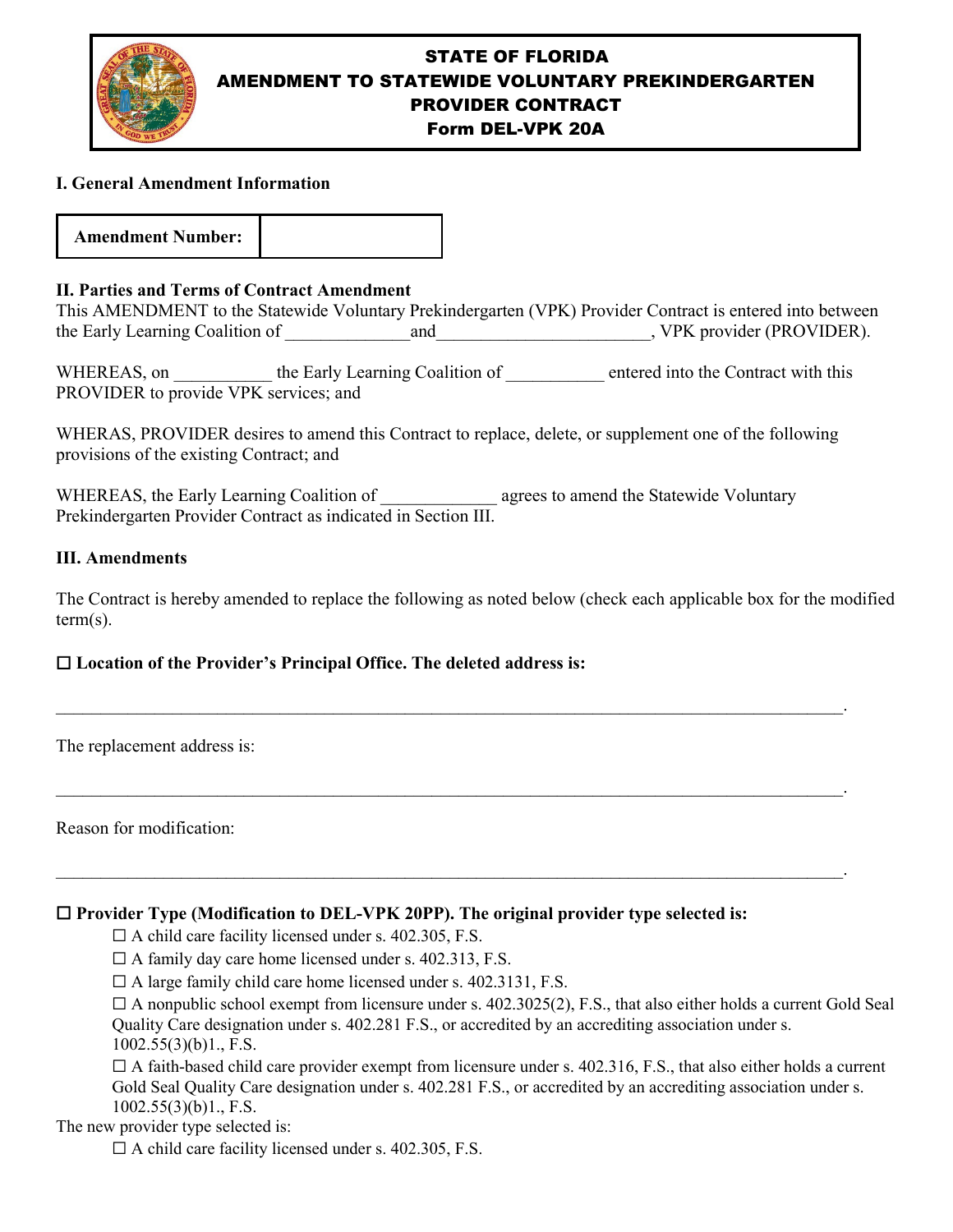☐ A family day care home licensed under s. 402.313, F.S.

 $\Box$  A large family child care home licensed under s. 402.3131, F.S.

 $\Box$  A nonpublic school exempt from licensure under s. 402.3025(2), F.S., that also either holds a current Gold Seal Quality Care designation under s. 402.281 F.S., or accredited by an accrediting association under s. 1002.55(3)(b)1., F.S.

 $\Box$  A faith-based child care provider exempt from licensure under s. 402.316, F.S., that also either holds a current Gold Seal Quality Care designation under s. 402.281 F.S., or accredited by an accrediting association under s.  $1002.55(3)(b)1, F.S.$ 

Reason for modification:

# ☐ **Additional Provider Location. (Modification to DEL-VPK 20, Exhibit 1). The information for the additional VPK site or public school being added to the Provider Location List is as follows:**

 $\_$  , and the contribution of the contribution of the contribution of the contribution of the contribution of  $\mathcal{A}$ 

- A. Location Number (optional)
- B. Location Legal Name
- C. Doing Business As Name (if applicable) \_\_\_\_\_\_\_\_\_\_\_\_\_\_\_\_\_\_\_\_\_\_\_\_\_\_\_\_\_\_\_\_\_\_\_
- D. Physical Address
- E. Employer Identification Number (EIN)
- F. School Year (Y/N) \_\_\_\_\_\_\_\_\_\_\_\_\_\_\_\_\_\_\_\_\_\_\_\_\_\_\_\_\_\_\_\_\_\_\_\_\_\_\_\_\_\_\_\_\_\_\_\_\_\_\_\_
- G. Summer (Y/N) \_\_\_\_\_\_\_\_\_\_\_\_\_\_\_\_\_\_\_\_\_\_\_\_\_\_\_\_\_\_\_\_\_\_\_\_\_\_\_\_\_\_\_\_\_\_\_\_\_\_\_\_\_\_\_\_

Updated Provider Location List in the format described in Exhibit 1 must be attached.

Reason for modification:

# ☐ **Removal of a Provider Location. (Modification to DEL-VPK 20, Exhibit 1). The information for the removal of a VPK site or public school being removed from the Provider Location List is as follows:**

\_\_\_\_\_\_\_\_\_\_\_\_\_\_\_\_\_\_\_\_\_\_\_\_\_\_\_\_\_\_\_\_\_\_\_\_\_\_\_\_\_\_\_\_\_\_\_\_\_\_\_\_\_\_\_\_\_\_\_\_\_\_\_\_\_\_\_\_\_\_\_\_\_\_\_\_\_\_\_\_\_\_\_\_\_\_\_\_.

\_\_\_\_\_\_\_\_\_\_\_\_\_\_\_\_\_\_\_\_\_\_\_\_\_\_\_\_\_\_\_\_\_\_\_\_\_\_\_\_\_\_\_\_\_\_\_\_\_\_\_\_\_\_\_\_\_\_\_\_\_\_\_\_\_\_\_\_\_\_\_\_\_\_\_\_\_\_\_\_\_\_\_\_\_\_\_\_.

- H. Location Number (optional)\_\_\_\_\_\_\_\_\_\_\_\_\_\_\_\_\_\_\_\_\_\_\_\_\_\_\_\_\_\_\_\_\_\_\_\_\_\_\_\_\_\_\_\_\_
- I. Location Legal Name
- J. Doing Business As Name (if applicable) \_\_\_\_\_\_\_\_\_\_\_\_\_\_\_\_\_\_\_\_\_\_\_\_\_\_\_\_\_\_\_\_\_\_\_
- K. Physical Address
- L. Employer Identification Number (EIN) \_\_\_\_\_\_\_\_\_\_\_\_\_\_\_\_\_\_\_\_\_\_\_\_\_\_\_\_\_\_\_\_\_\_\_\_
- M. School Year (Y/N) \_\_\_\_\_\_\_\_\_\_\_\_\_\_\_\_\_\_\_\_\_\_\_\_\_\_\_\_\_\_\_\_\_\_\_\_\_\_\_\_\_\_\_\_\_\_\_\_\_\_\_\_
- $N.$  Summer  $(Y/N)$

Updated Provider Location List in the format described in Exhibit 1 must be attached.

Reason for modification: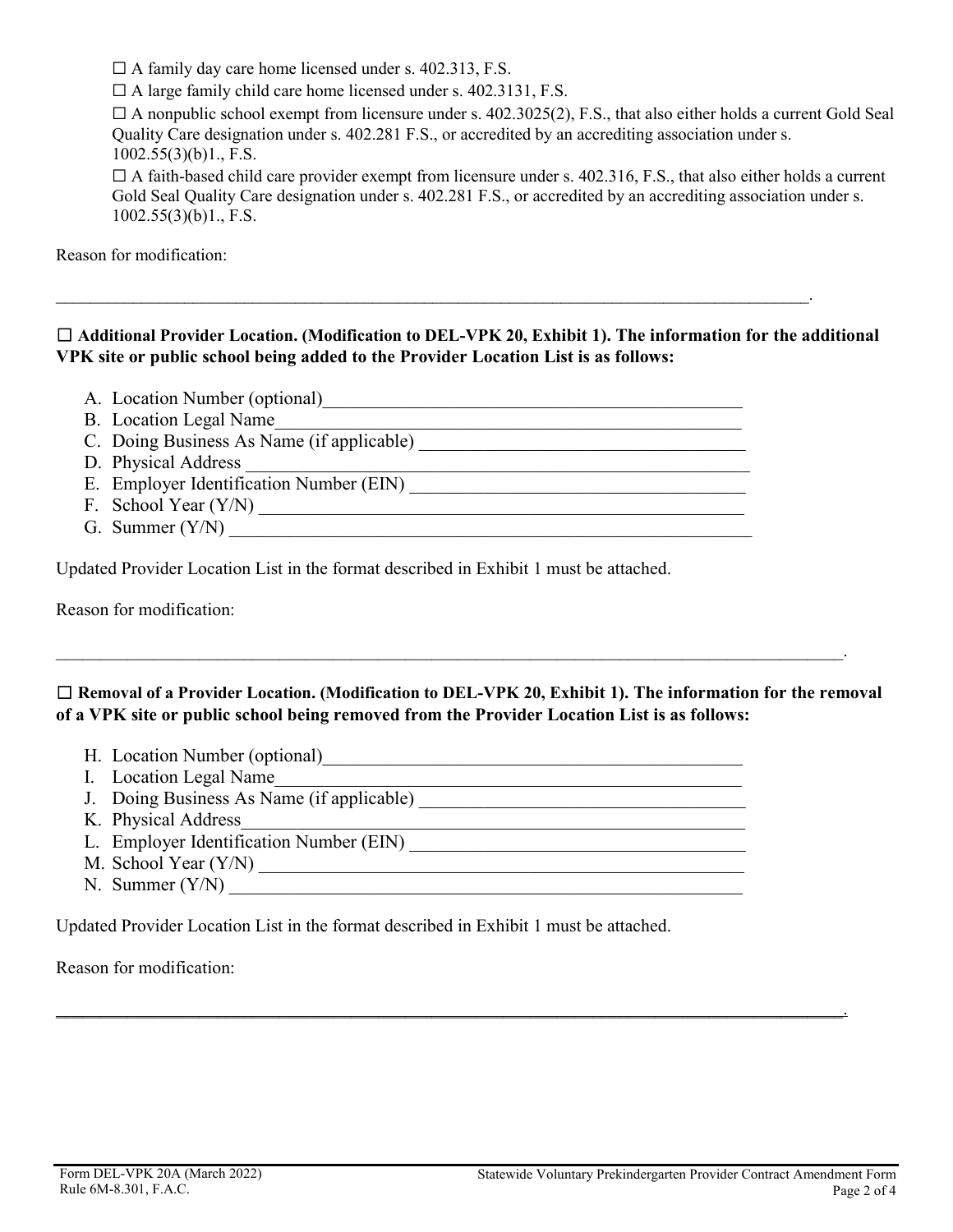#### ☐ **Advance Payment Election Change**

### **School Year Program**

 $\Box$  PROVIDER elects to receive monthly advance payments for the school year program and understands that advance payments will be reconciled and adjusted in accordance with the rules of the Department of Education.

☐ PROVIDER elects **not** to receive monthly advance payments for the school year program.

or

 $\Box$  PROVIDER does not intend to offer the school year program.

#### **Summer Program**

 $\Box$  PROVIDER elects to receive monthly advance payments for the summer program and understands that advance payments will be reconciled and adjusted in accordance with the rules of the Department of Education.

☐ PROVIDER elects **not** to receive monthly advance payments for the summer program.

or

☐ PROVIDER does **not** intend to offer the summer program.

### **IV. Execution of Amendment**

The effective date of the Amendment shall be the date that it is signed by both parties. All provisions in the contract and any attachments/exhibits in conflict with this amendment shall be and are hereby changed to conform to this Amendment. All provisions not in conflict with this Amendment are still in full force and effect in accordance with its terms and are to be performed at the level and in the manner specified in the contract.

**Warranty of Authority**. Each person signing this Amendment warrants that he or she is dually authorized to do so and to bind the respective party to the amendment.

| <b>Signature of President/Vice President/</b><br>Secretary/Officer/Owner/Principal/or Other<br><b>Authorized Representative</b><br>$\Box$ By Electronic Signature | <b>Print Name</b>                                                                   |
|-------------------------------------------------------------------------------------------------------------------------------------------------------------------|-------------------------------------------------------------------------------------|
| <b>Title</b>                                                                                                                                                      | Date                                                                                |
|                                                                                                                                                                   | <b>Print Name</b>                                                                   |
| Form DEL-VPK 20A (March 2022)<br>Rule 6M-8.301, F.A.C.                                                                                                            | Statewide Voluntary Prekindergarten Provider Contract Amendment Form<br>Page 3 of 4 |